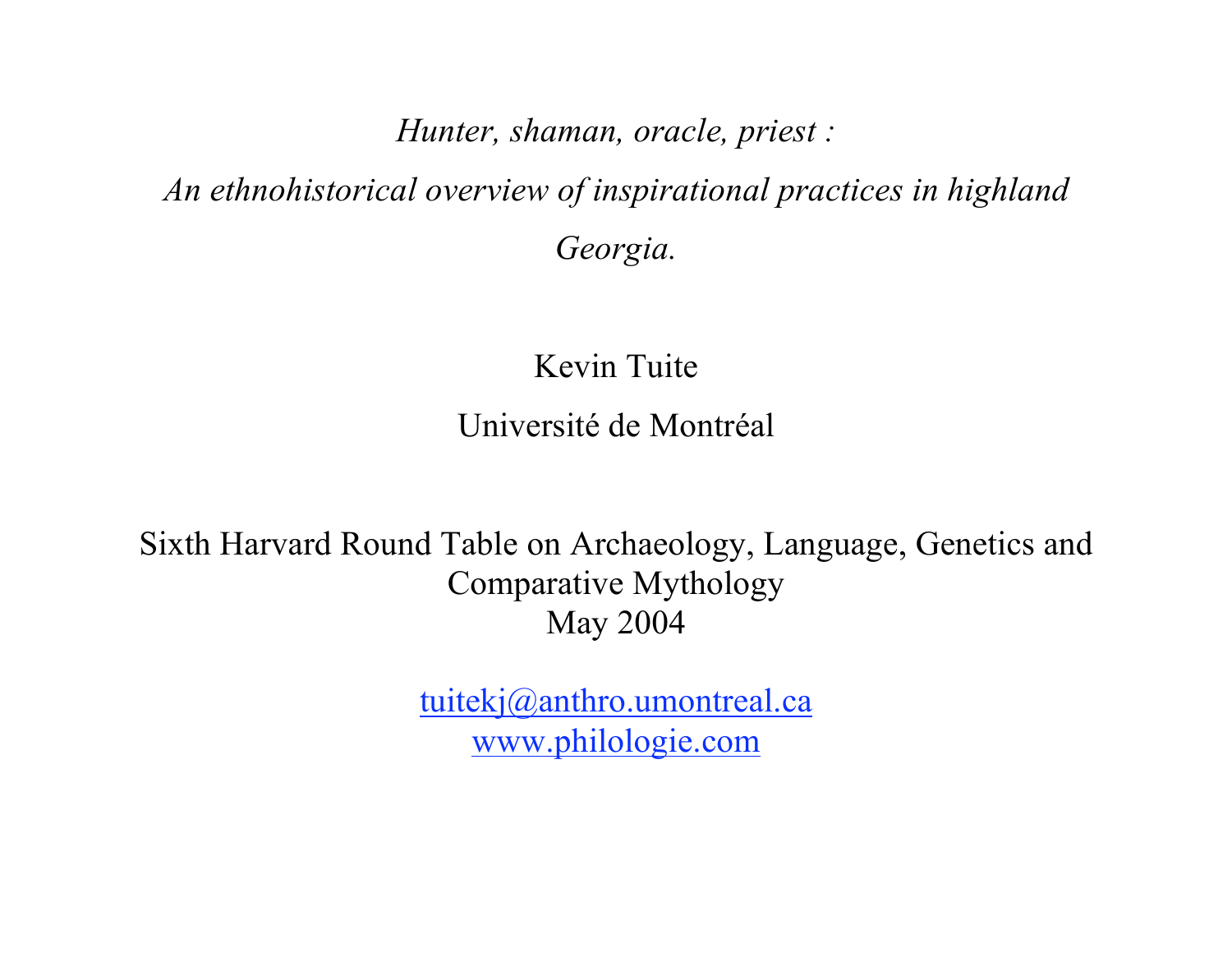#### SOME APPROACHES TO THE DEFINITION OF SHAMANISM

- 1. STADIALIST (e.g. Lev Shternberg's theory of divine election [*izbrannichestvo*])
- 2. PROTOTYPE-BASED (cp. Eliade's shamanic prototype primarily drawn from Siberian data: ecstatic voyage to sky or underworld, mastery of fire, psychopomp)
- 3. CULTURALLY-SITUATED (cp. R. Hamayon's definition of shaman's role in terms of imagined alliance and gender asymmetries, contrasting it to spirit possession — Prototypical shaman adopts a masculine role, as imagined by his society, as an active seeker of women and resources outside of the community. Possession, by contrast, is a passive and stereotypically feminine stance: the possessed does not seek, but rather is sought, by the soul or spirit that seizes her)
- 4. POLITICALLY/HISTORICALLY/SOCIALLY-SITUATED (cp. contributions to N. Thomas & C. Humphreys 1994 *Shamanism, history, and the state*, which seek to "loos[en] the classificatory paradigms" left by Eliade, in favor of a "historical anthropology of inspirational practices", that situates shamanism and shamans in their historical and political context)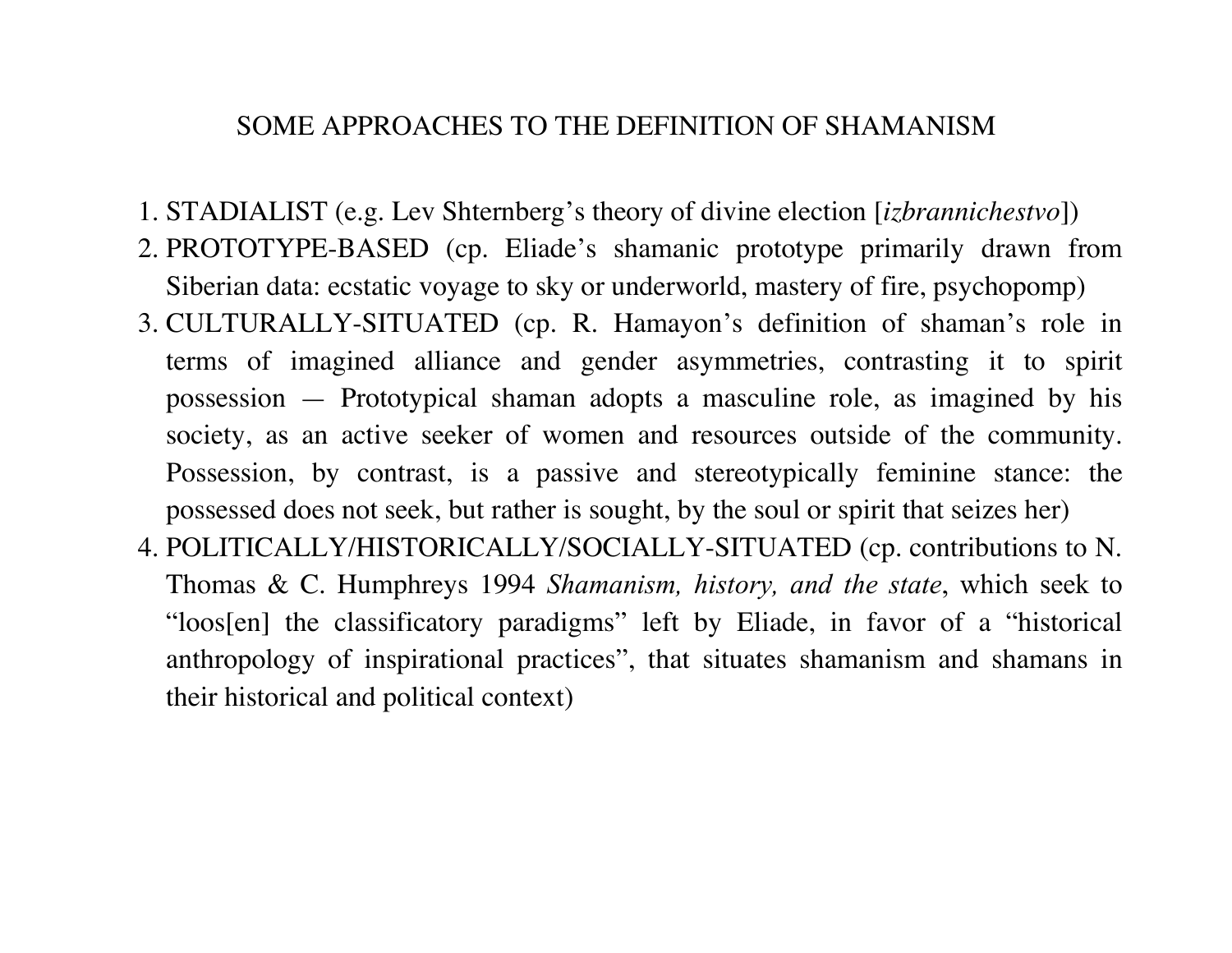### PREVIOUS ATTEMPTS TO IDENTIFY SHAMANISM IN THE CAUCASUS

- 1. G. Nioradze (1940) likened Abkhazian and Georgian "soul-returning" rituals to similar practices performed by Buryat shamans.
- 2. R. Bleichsteiner (1936) on "Reste von Schamanismus" in ethnographic descriptions from the highland provinces of northeast Georgia, in particular, those of Pshavi and Xevsureti (subsequently cited by Eliade in his monograph).
- 3. Tinatin Ochiauri (1954) situating Xevsur institution of oracles (*kadag*) in Shternberg's evolutionary sequence of stages of divine election, of which Siberian shamanism represents a more primitive manifestation.
- 4. Drawing on descriptions by Ochiauri and others, Charachidzé (1968, 1995) defines Xevsur *kadag* as "chamane", and interprets legendary accounts of past oracles as evidence that until recently the northeast Georgian highlanders had the practice of a "shamanic quest", through which the practitioner received his powers.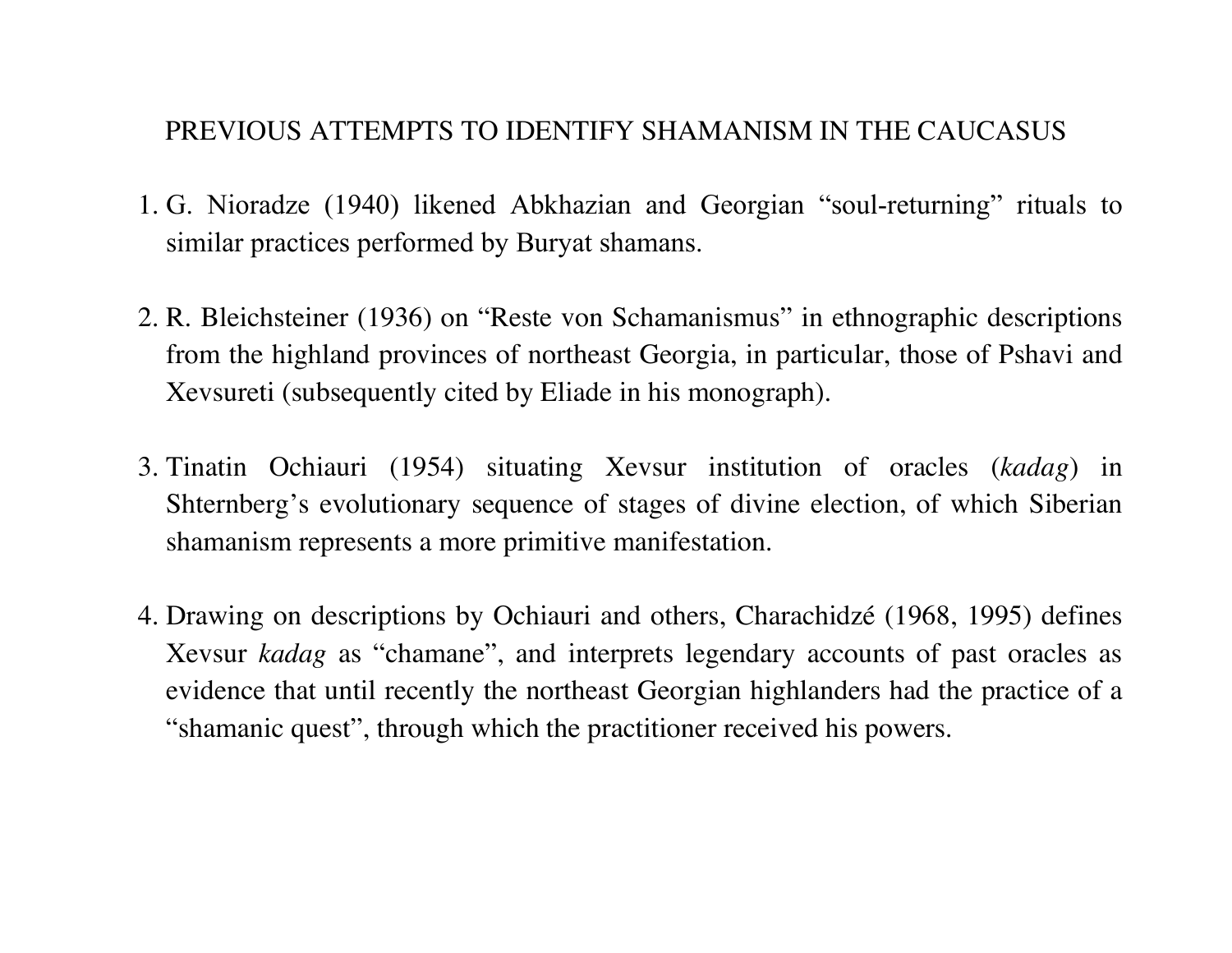II. Common features of Caucasian (esp. Kartvelian) traditional religions.

A. SUPERNATURALS AND HUMANS.

(1) Gradient hierarchy of beings according to their degree of participation in the divine principle.

(2) Wild-game patroness, taking hunter-shaman as lover in exchange for hunting success. Game pre-eaten  $&$  resuscitated to be killed by hunters.

B. GENDER, FAMILY AND SOCIETY.

(3) The contrast, or opposition, of male-linked/divine "purity" (Geo. sic'minde) and female-linked/corporeal "impurity" (Geo. uc'mindureba); seclusion of women during bloodflow.

(4) Interconnectedness, network-building: exogamically-oriented marital preferences, fictive kinship, "believer-unbeliever" shrines; necessary complementarity of women and men.

(5) marriage and "anti-marriage" (Geo.  $\frac{c \cdot ac \cdot l \cdot b \cdot a}{c \cdot c \cdot b \cdot c}$ .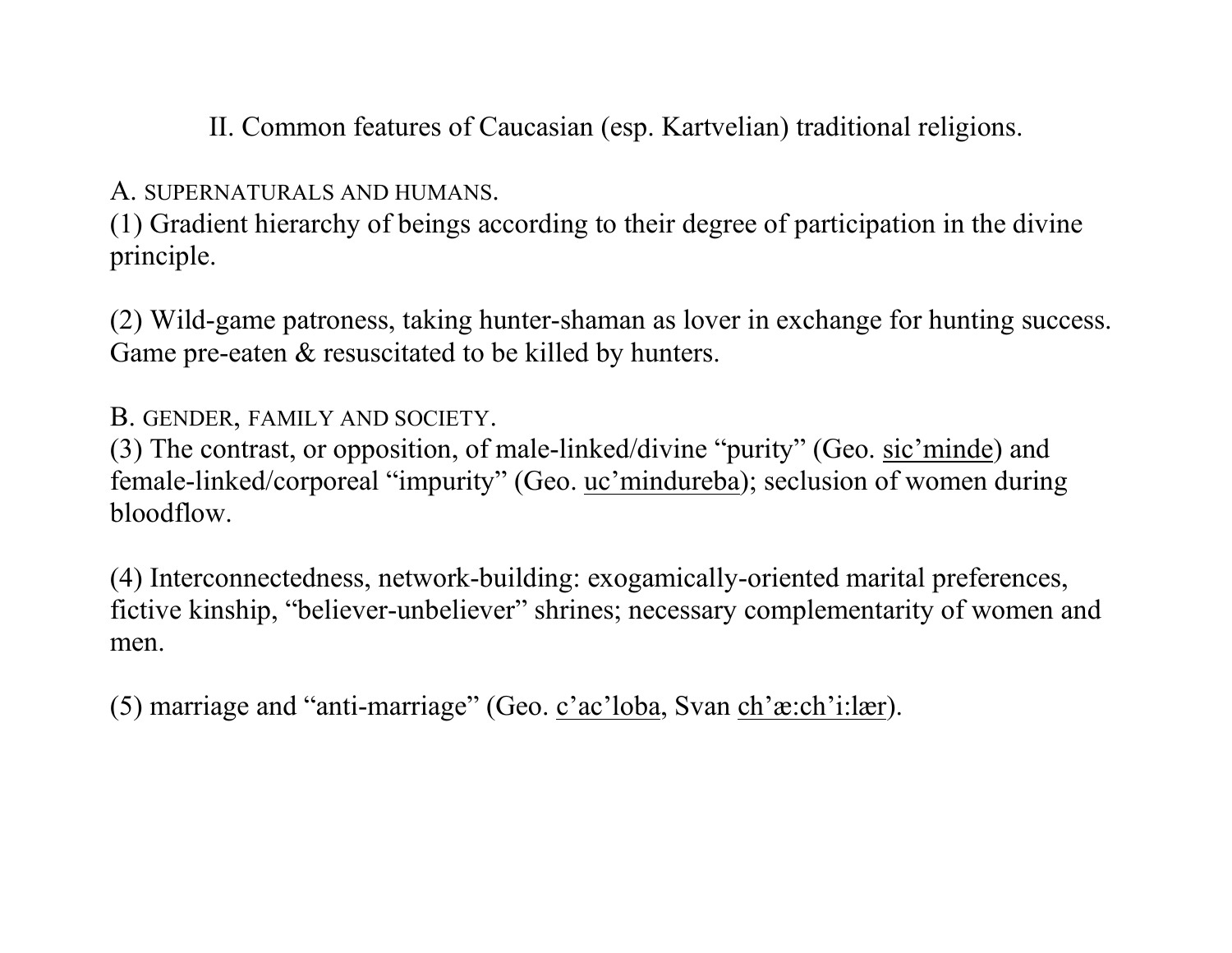(6) *Trajectories* associated with female and male divine beings, and their human counterparts.

WOMEN: "exterior of the exterior" (beyond community) to "interior of the interior" (domestic hearth)

MEN: "exterior of the interior" (public spaces) to "interior of the exterior" (exploited for benefit of community)

C. DEAD SOULS & FUNERARY RITES.

(7) i. soul-returning/capture

ii. exposure of deceased's clothing: *nishan, t'alavar*

iii. funeral games (horse-racing, target shooting)

iv. souls returning to visit living, influencing events among living

D. RITUAL AND SACRIFICE.

(8) sacrifice as means of contact with divinities: Primarily under species of (i) animals, (ii) alcohol, (iii) bread. Also candles (and honey), and special case of lightning and smallpox victims as "sacrifice", taken by initiative of celestial god.

NB Geo. *m-sxverp'-l* "sacrifice, victim" < Proto-Kartv. *\*sxwerp'-* "catch, encompass" sacrifice as "seized, grasped" rather than set aside, given or consecrated as in IE languages (*sacrificium, offerre/oblatio, victima*)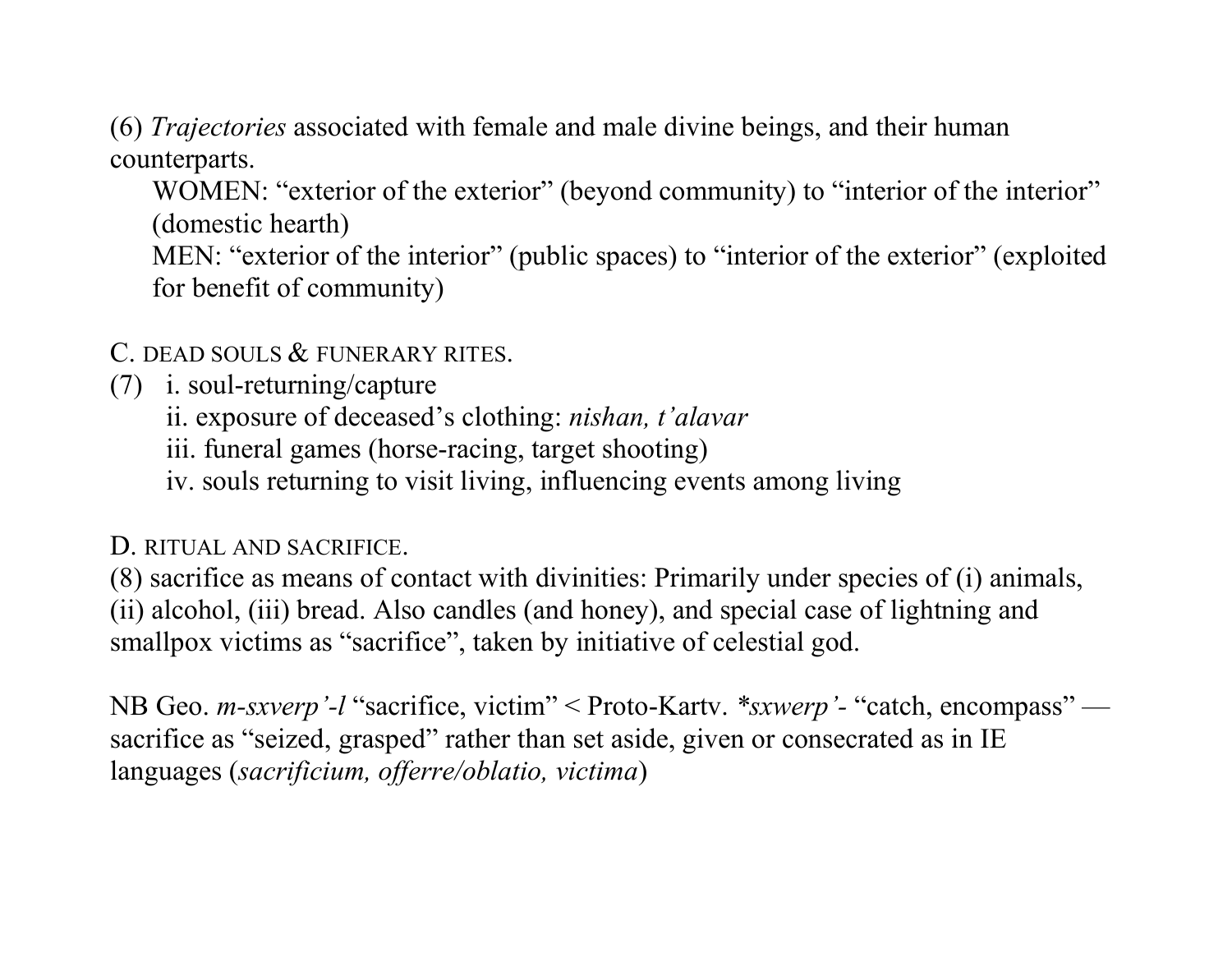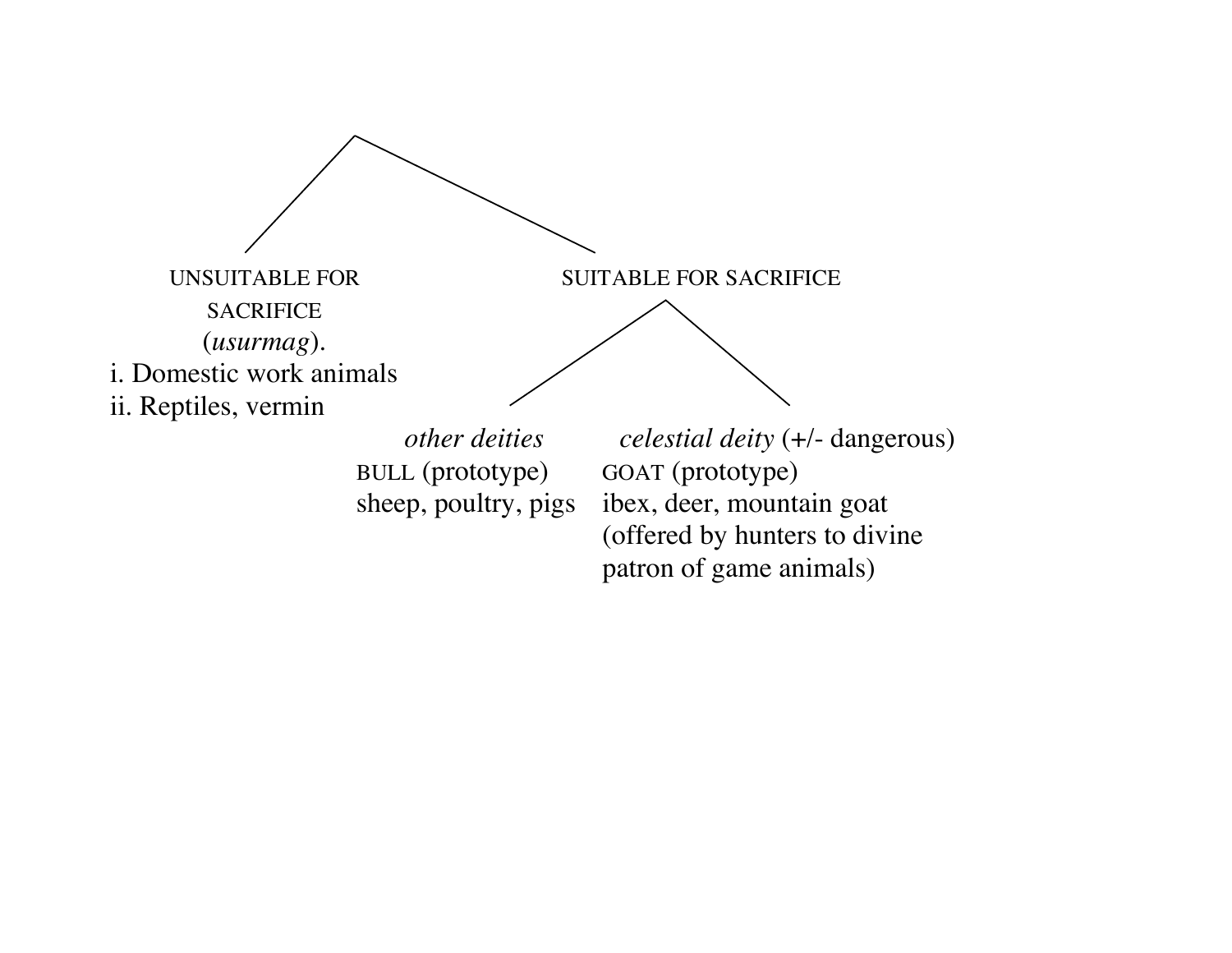III. Possession and shamanism in the West Caucasus.

(1). "Possession" (as offerings taken at initiative of celestial deity) of lightning victims, in Ossetia, Abkhazia, Circassia. Lightning-strike as sign of divine election. If victim dies, s/he left outside, raised up on platform. Corpse not returned for burial in cemetery, nor was mourning permitted. Thunderstruck victims who survived were considered prophets in the service of the deity who struck them.

Cp. Buryat & Soyot Tuvan shamans "chosen" by lightning strike.

(2) The Svanetian hunter as lover of the wild-game goddess Dæl.

Hunter as quasi-shaman  $-$  intermediary between village  $\&$  pure mountaintop domain of Dæl, meeting her in liminal space. Legendary hunter (Betgil, Chorla) obtains success at the hunt by becoming the lover of the divine patroness of alpine game animals, as long as he remains faithful to her (avoiding human females) and respects her taboos.

Parallels to Central Asian & Turkic legends of deity appearing as deer.

(3) Soul returning: Svan *kunem lit'xe*, Abkhaz *apsïtgara*. When a person dies away from home (esp. by drowning or avalanche), the soul is believed to remain on the spot, or even be trapped under snow or water. An experienced elder locates the soul (sometimes with the aid of a rooster), and leads it back home while playing music. Sometimes a thread or trail of wine or milk used to guide soul. Cp. Siberian shamans as psychopomps.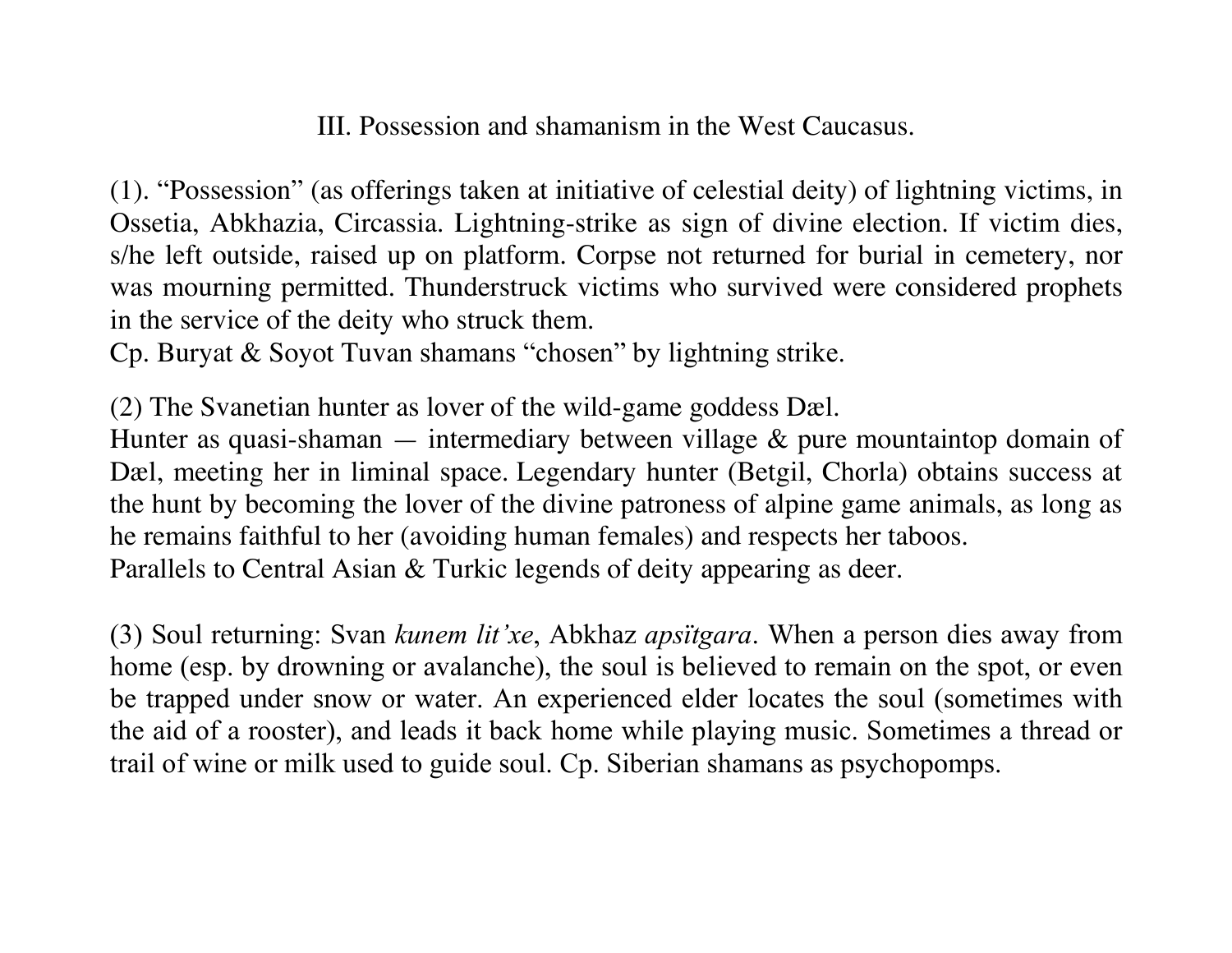### IV. THE PXOVIAN REFORMATION AND PROFESSIONALIZATION OF RELIGIOUS FUNCTIONS.

1. Cosmological feudalism: Divine hierarchy as feudal order, with rank corresponding to invisibility and inaccessibility. Clan patron deities as "children of God" (*xtishvilni*), either created divine or former humans elevated to divine status by God as recompense for valor in exterminating ogres (*devi*). Human community as "vassals" (q'mani) of invisible overlords, exchanging labor service and offerings for protection, health and prosperity.

2. Celestial deities "split" into pairings of (masculine) *xtishvili* & (non-masculine) auxiliaries: sworn-sister (*dobili*), serpent, captured ogre, enforcer (*iasauli*). The auxiliaries are potentially harmful, or even of demonic origin.

3. Priesthood as professionalization of contacts with divine world, conceived in hierarchical terms — subordination of one male (priest as vassal) to another (divine overlord) — rather than "couplehood" (shaman & game patroness, possessed and possessor). Delegitimation of spontaneous possession. Laity as a whole largely excluded from religious practice, due to "de-privatization" of formerly domestic rituals performed by head of household in West Caucasus.

4. Sacrifice as appropriation by gods replaced by sacrifice at initiative of community: reanalysis of lightning strike & role of celestial deities (K'op'ala as soul-deliverer)

5. Pxovian gender ideology — Decoupling of two aspects of female role: (i) mediation and (ii) corporeality (epitomized by menstruation and childbirth). The divine "sworn sister" Samdzimari and legendary female founders of shrines are un-sexed, and the male oracle (*kadag, mk'adre*) assumes prototypical female traits as companion and possessed mouthpiece of clan patron deity.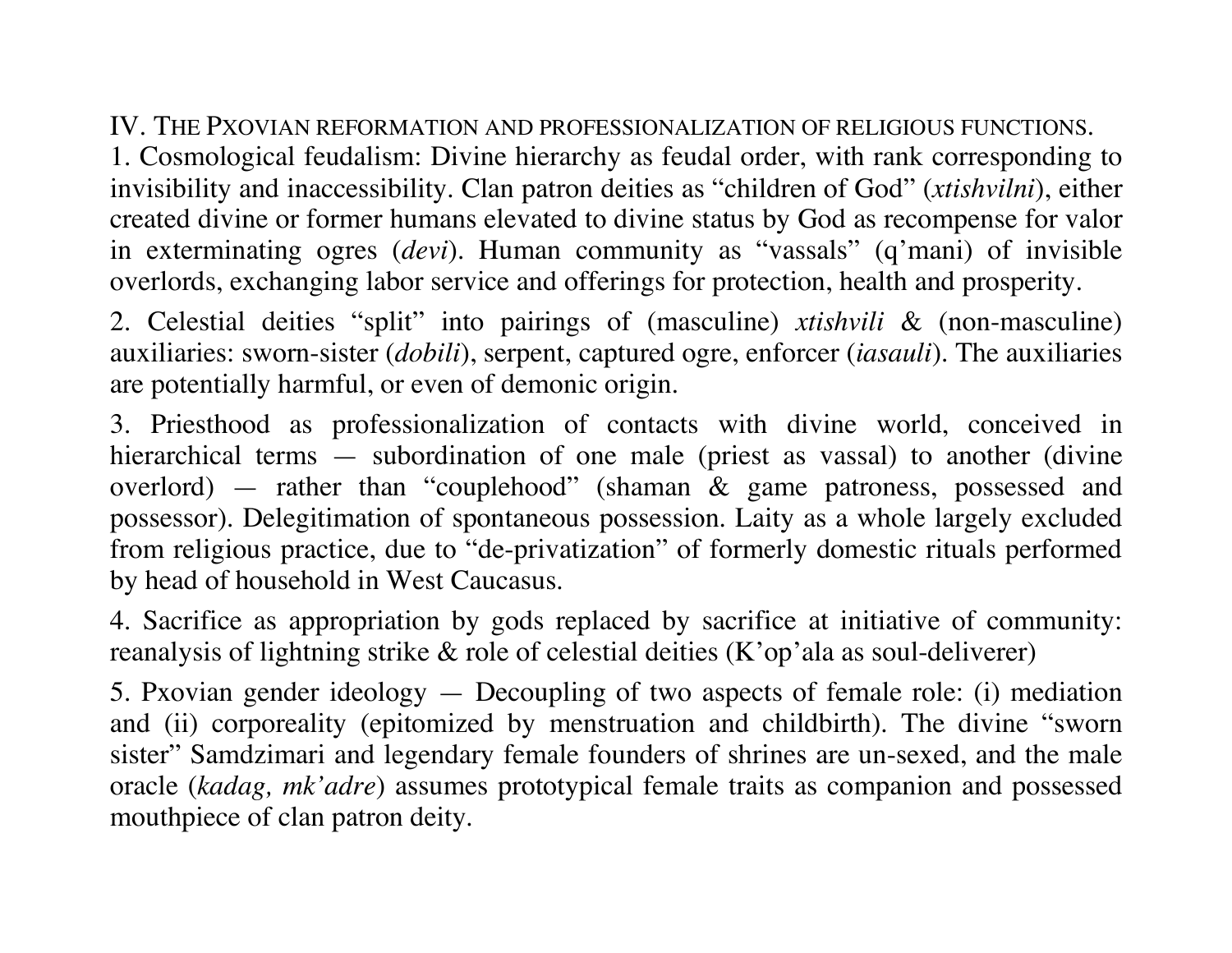## The Xevsur oracle (*kadag*)

1. *Meene* ("linguist"): spokes(wo)man for spirit or soul.

oracle — possessed by clan patron *xtishvili*. *mesultane* — woman made to speak by souls of the deceased *qmit mot'irali* ("voice-mourner") — woman who improvises lamentations for the newly deceased

2. *Mk'adre* ("one who dares") or *kandara* ("perch"): close contact with *xtishvili*.

oracle — sometimes depicted with deity in form of dove sitting on his hand. *sak'adrisi* — woman's headscarf donated to shrine, attached to banner (drosha), or placed on oracle's hand for *xtishvili* to perch on.

*k'och'is mok'ideba* — Deity "sets his heel" on person or place as sign of possession: sacred site, oracle, or mentally-ill person to be cured by contact with deity (*dak'och'va*)

3. Travelling companion of *xtishvili* on voyages to underworld, North Caucasus, while levying tribute on neighboring tribes, etc.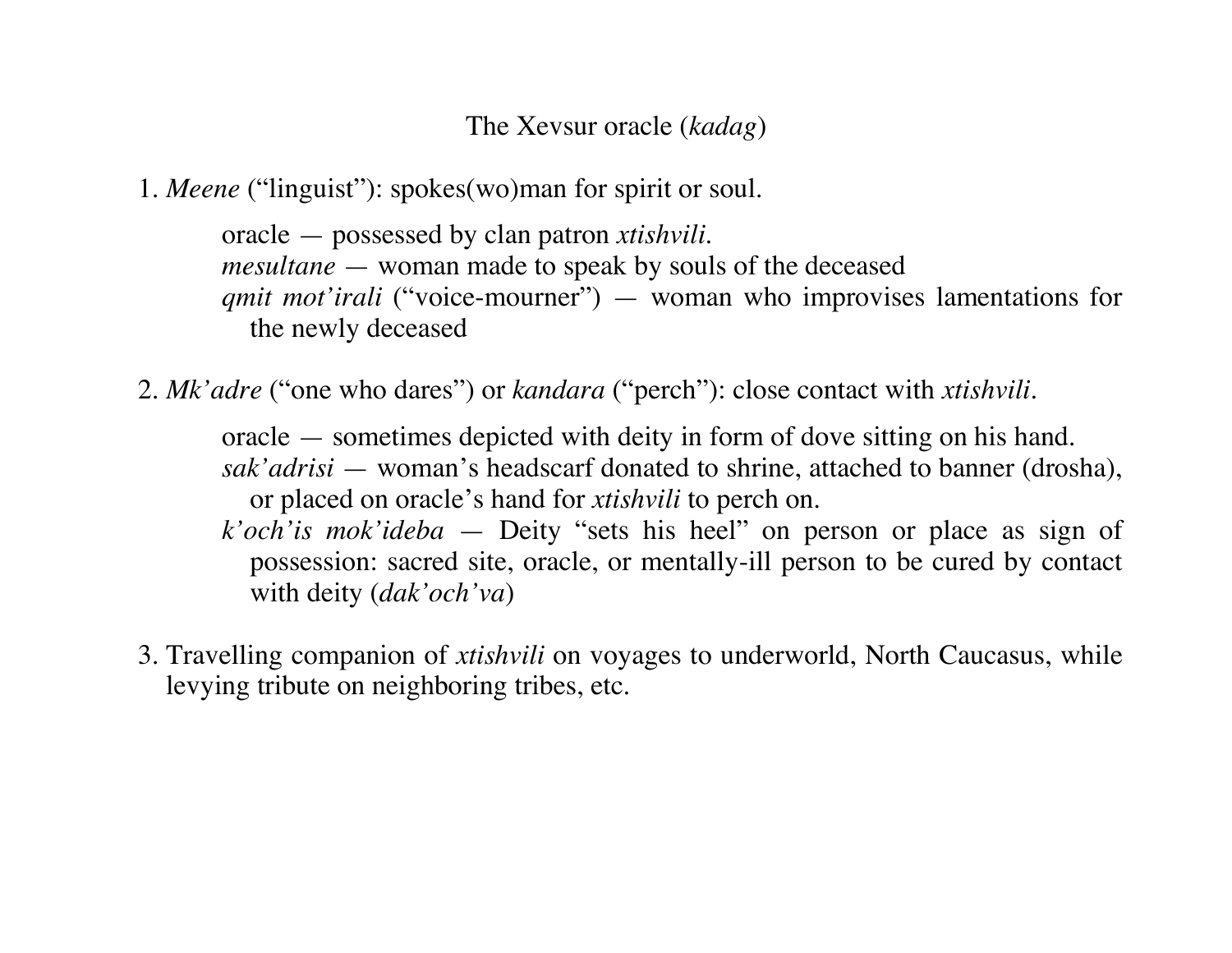#### LEGENDARY XEVSUR ORACLES VOYAGING IN THE UNDERWORLD

- 1. GAXUA MEGRELAURI Oracle (mk'adre) from Xevsur village Ch'ormeshavi who accompanied St. George and the *xtishvilni* on a raid in Kajaveti (subterranean land of the Kajes, metal-working beings with magical powers). Before undertaking voyage, Gaxua underwent physical death, and his "souls" were extracted from his body. Upon return, St. George reinserted the souls into the now-putrefying body & brought Gaxua back to life. (Cp. underworld journey of Ardâ Wîrâz, and shamanic parallels)
- 2. XOGAIS MINDI (the prototype of Vazha-Pshavela's *Gvelismch'ameli*) Xevsur from Arxoti valley who is taken prisoner by Kajes. He attempts suicide by drinking a few drops of snake blood, but instead acquires the ability to understand the languages of birds and plants. He escapes from the Kajes, travels through the "land of cuckoos", then returns home. According to some accounts, Mindi became a gifted healer (plants revealed their medicinal powers to him). Cp. widespread Eurasian tales of the "tiersprachenkundige Mann" (Aarne), and shamans understanding the languages of birds and animals after eating snake flesh (Eliade 92-3).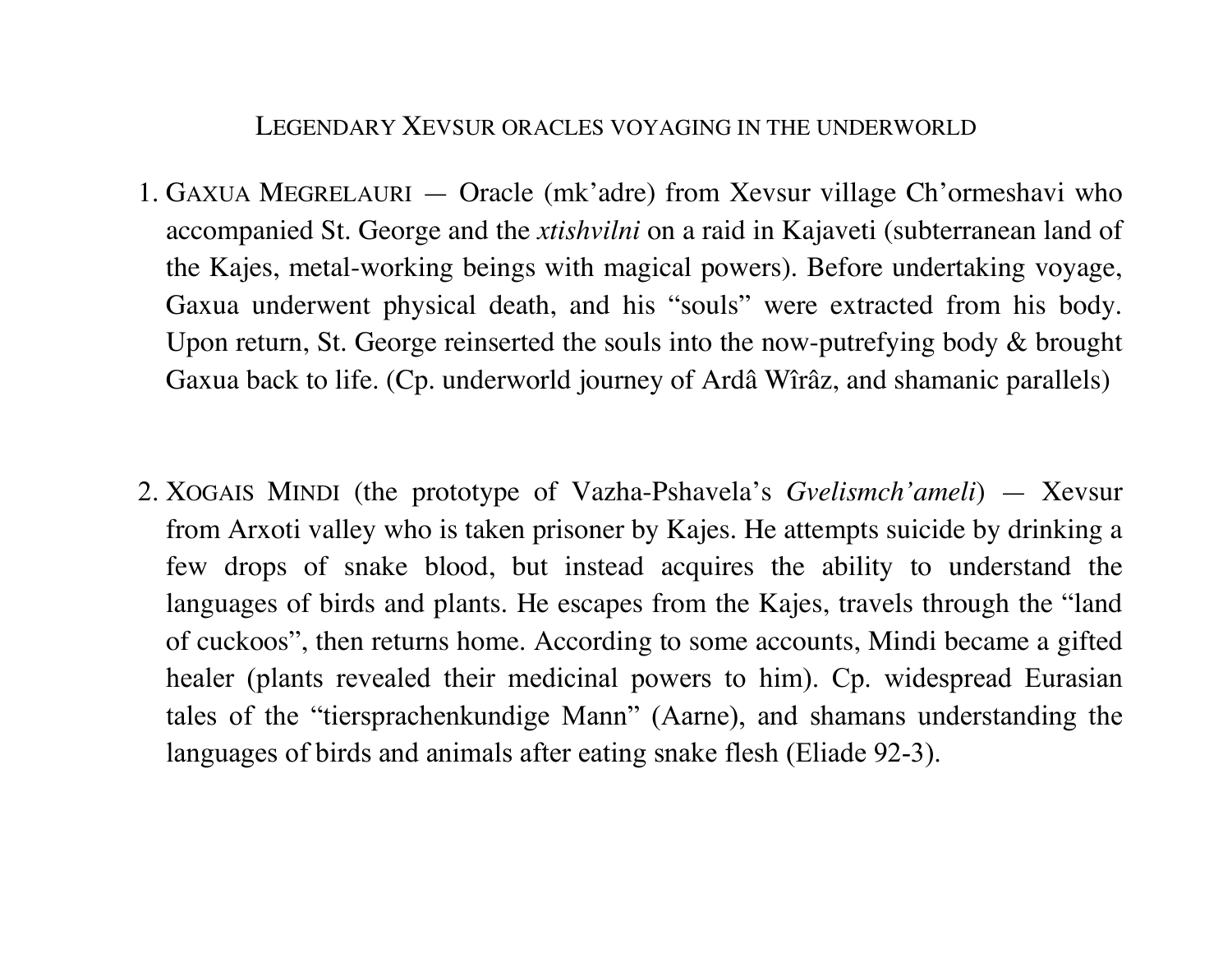SHAMANISM AND POSSESSION IN THE WEST CAUCASUS AND PXOVI.

# 1. ABXAZIA, MINGRELIA, SVANETI:

Early state formations, feudalism, imposition of state religion.

Marginalization, feminization, privatization of inspirational practices.

2. PXOVI (Pshavi & Xevsureti):

Appropriation of concepts, symbols from lowland feudalism and Orthodox Christianity, used to restructure inherited religious system, while at the same time retaining political autonomy.

Masculinization, professionalization and de-privatization of inspirational practices.